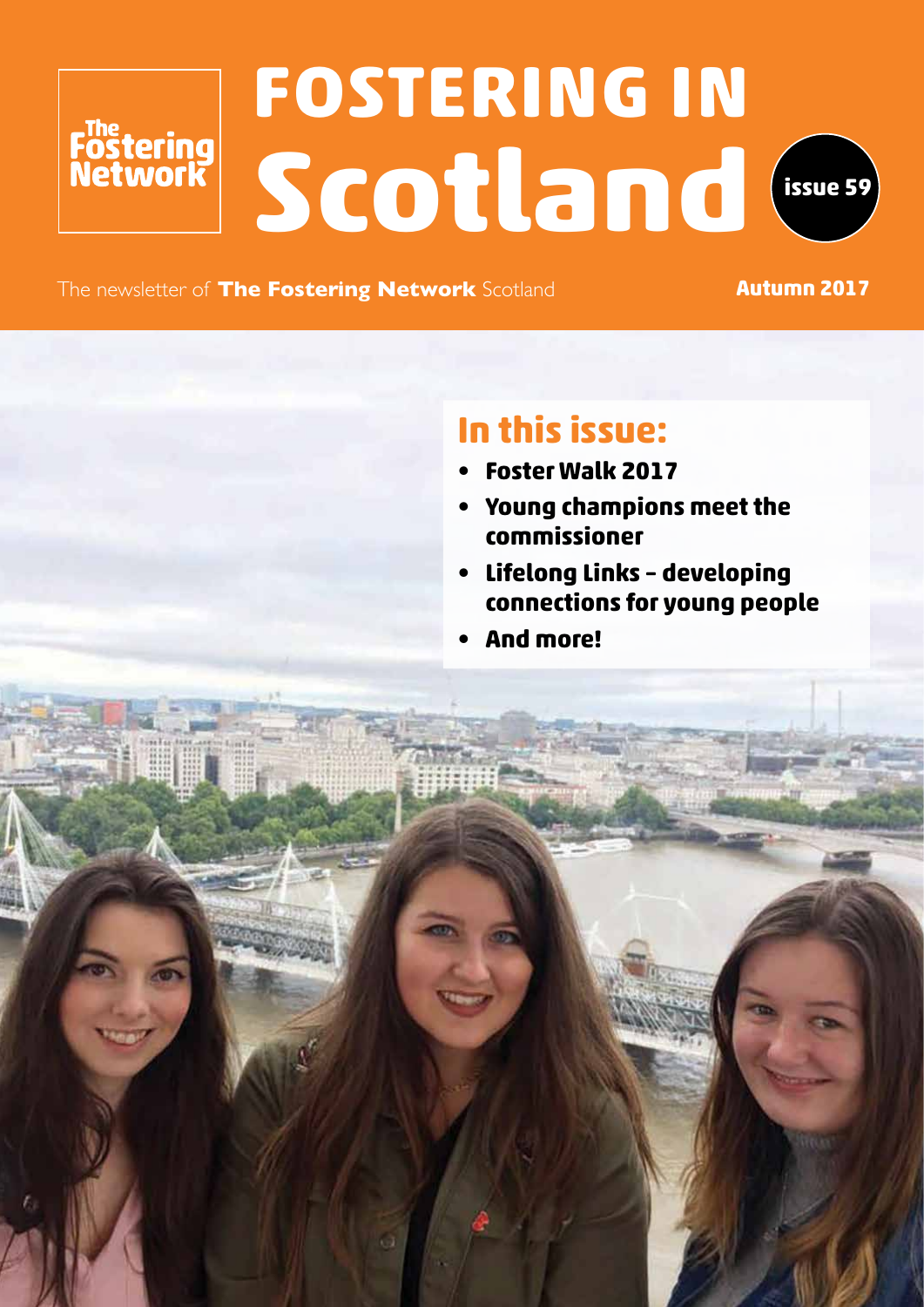# **Hello everyo**

It's been another busy few months with a highlight being our family day out enjoying Foster Walk Glasgow 2017 in September. The event was a huge success and lots of fun (despite the rain), and we were delighted to be joined by foster families and a host of children from across Scotland as we enjoyed a wander through Rouken Glen Park (see pictures on page 7).

The Care Review is now underway with a series of stakeholder events having taken place to help inform the review. Adam and Amy represented our young champions at one of the review's 1,000 voices events and it was great to have June from the Care Review team and Alistair from the discovery group leading discussions at our recent IVP forum meeting (see pictures). We would encourage our members to sign up to the Care Review to be kept up to date with progress. Visit **carereview.scot** and click the link to 'Get Involved' or follow the Care Review on Twitter or Facebook.

I am pleased that the Scottish Government will shortly be commencing a review of care allowances and The Fostering Network will represent our members on the review group which will first meet in November. We look forward to sharing more on this work as it gets underway.

We welcome the recent announcement by First Minister Nicola Sturgeon of the Government's commitment to exempt care leavers from paying council tax. Please do keep an eye out in our next newsletter, or follow me on twitter @tfn\_sara, to be kept up-to-date on the implementation of this as further details are known.

We are delighted to announce the winners of our Slater's vouchers competition, on page 7. Sean and Daniel are both inspirational young men.







We are repeatedly expanding our range of popular training courses, and are pleased to be providing a new course in November on Moving into Adulthood, while also offering new in-house training on health issues which fostering services can purchase for their foster carer and social work teams.

Read more about our training on page 8, and make sure you get in touch with Joy Crawford as soon as possible if you would like to attend any of our courses to ensure you do not miss out! In addition to this training, we are also running (back by popular demand!) a workshop on Consent and Confidentiality in Glasgow on 21 February and a new workshop on Foetal Alcohol Syndrome Disorder (FASD) on 7 December. Both workshops are free for foster carer members – for more information: **e** scotland@fostering.net and do keep an eye on our 'dates for your diary' on the back page!

Until next time,

 $\sum$ 

**Sara Lurie**  Director for Scotland

### **Update from the Independent Care Review**

Fiona Duncan, Chair of the Independent Care Review, has sent the following message to foster carers:

The Independent Care Review has made great progress since I last updated you as we have been touring Scotland meeting with children and young people in care and speaking to the people and organisations who care for, support and work with them.

I am so pleased to see we had a good representation of foster carers at our events.

The review is in its discovery stage and we are counting on you to help us answer these two key questions:

What would the best care system in Scotland look like for you? This will help define the vision of the review.

2. What do you think a root and branch review of the care system should include? This will define the scope of the review.

If you haven't been able to attend any of the discovery events I would really encourage you to provide your views on these two questions. As foster carers, fostering service staff and children and young people directly affected by foster care, you have the lived experience that is crucial to ensuring that this review is informed by the people who are at the heart of the care system.

This will be an ongoing conversation and we hope you will be involved throughout the two-year duration of the review. Your views are critical and central to the review as are the voices of the children and young people you look after.

Join the conversation and sign up for updates: **carereview.scot/get-involved**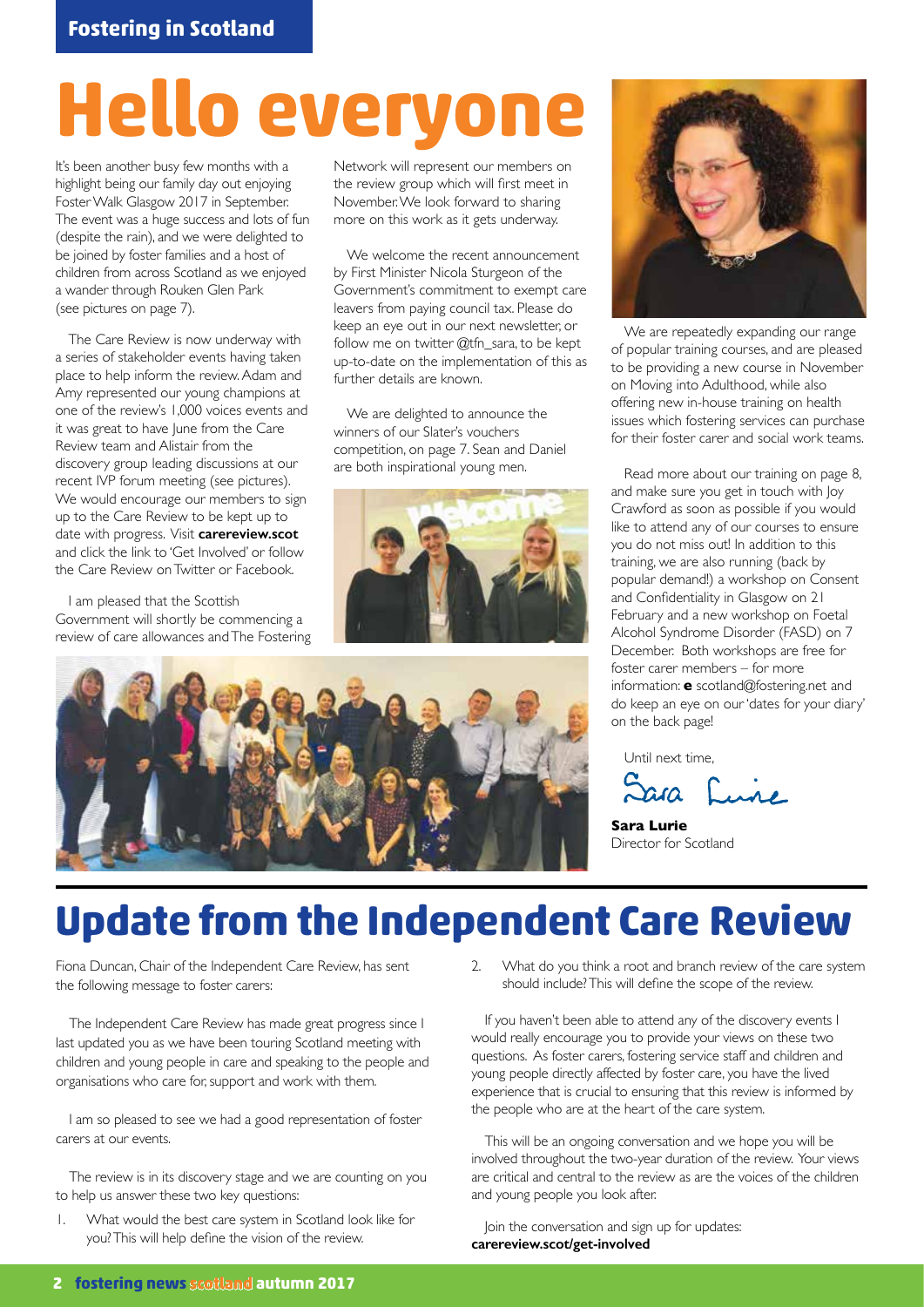# **Walking Tall update**

**The Fostering Network was recently awarded funding by the Big Lottery Fund to support Walking Tall, a two-year project which aims to provide opportunities for primary school aged children in foster care and the children of foster carers that make their voices heard and enable them to reach their full potential - to help them 'walk tall'.**

It's been a very busy couple of months and an exciting start to the project's development. We have been visiting various fostering families, agencies and local authorities to help spread the word about how people can get involved in the steering group and the forthcoming workshops. We have also presented the project to our team in London and to the Children and Young People's Commissioner for Scotland, Bruce Adamson. We are planning on inviting Bruce along to our future steering group meeting, as he expressed an interest in joining us.

We would like to take the opportunity to thank our steering group members who have kindly volunteered their time to ensure that the project is steered in the right direction. We had our first meeting in early August and it was both fun and informative - our youngest steering group volunteer is only six years old!

There are still a few spaces left on our steering group. If you have experience of foster care at primary school age and would like to be a part of this exciting new project then please do not hesitate to get in touch with Kirsteen Marshall, project worker: **t** 0141 204 1400 or **e** scotland@fostering.net

Finally, keep an eye out for Walking Tall updates on our website and social media. The workshop plans are coming together nicely and you do not want to miss out on the opportunity to get involved!



### **Walking Tall workshops save the date!**

Our first series of Walking Tall workshops are scheduled to take place in Glasgow on the following dates: Saturday 24 February 2018 Saturday 10 March 2018

Saturday 24 March 2018 Saturday 7 April 2018

The block of four workshops are aimed at primary aged children who live in fostering households with our members (both children in foster care and the sons and daughters of foster carers).

Over the four days we will be using dance, drama and play as a means of exploring and developing a shared understanding of the fostering experience. Children should plan to attend all four sessions. We are also looking to hold workshops for foster carers to run alongside these sessions.

Spaces are limited and will be snapped up quickly, so for further information or to register your interest with Kirsteen Marshall, project worker, get in touch as soon as possible. We ask that children commit to attending all four workshops. **e** scotland@fostering.net

Watch this space for information on additional workshops across Scotland later next year.

# **Back by popular demand!**

### **Free workshop for foster carers – Consent and Confidentiality**

10.30am – 2.30pm, Wednesday 21 February 2018, Glasgow

We are delighted to be hosting our Consent and Confidentiality workshop once again, in partnership with Children's Health Scotland (formerly Action for Sick Children Scotland). It has been extremely well received in the past, and this is your opportunity to benefit if you were unable to attend previously.

The workshop will explore the medical rights of children in foster care, providing:

• An introduction to the specific issues of consent and confidentiality when accompanying a child in foster care who has healthcare needs.

- Increased understanding and knowledge of children and young people's rights when accompanying a looked after child who has healthcare needs.
- An opportunity through interactive activities (including quizzes and case studies) to apply knowledge to different situations.

• Increased confidence when you are encountering situations in which these issues apply.

Explore the health needs and rights of children and young people in foster care during our Consent and Confidentiality workshop, facilitated by Anne Wilson from Children's Health Scotland.

The workshop is free of charge for foster carer members, including lunch. To request a booking form, please contact us: **t** 0141 204 1400 or

**e** scotland@fostering.net

Children's **Health Scotland** Promoting the healthcare rights and needs of children and young people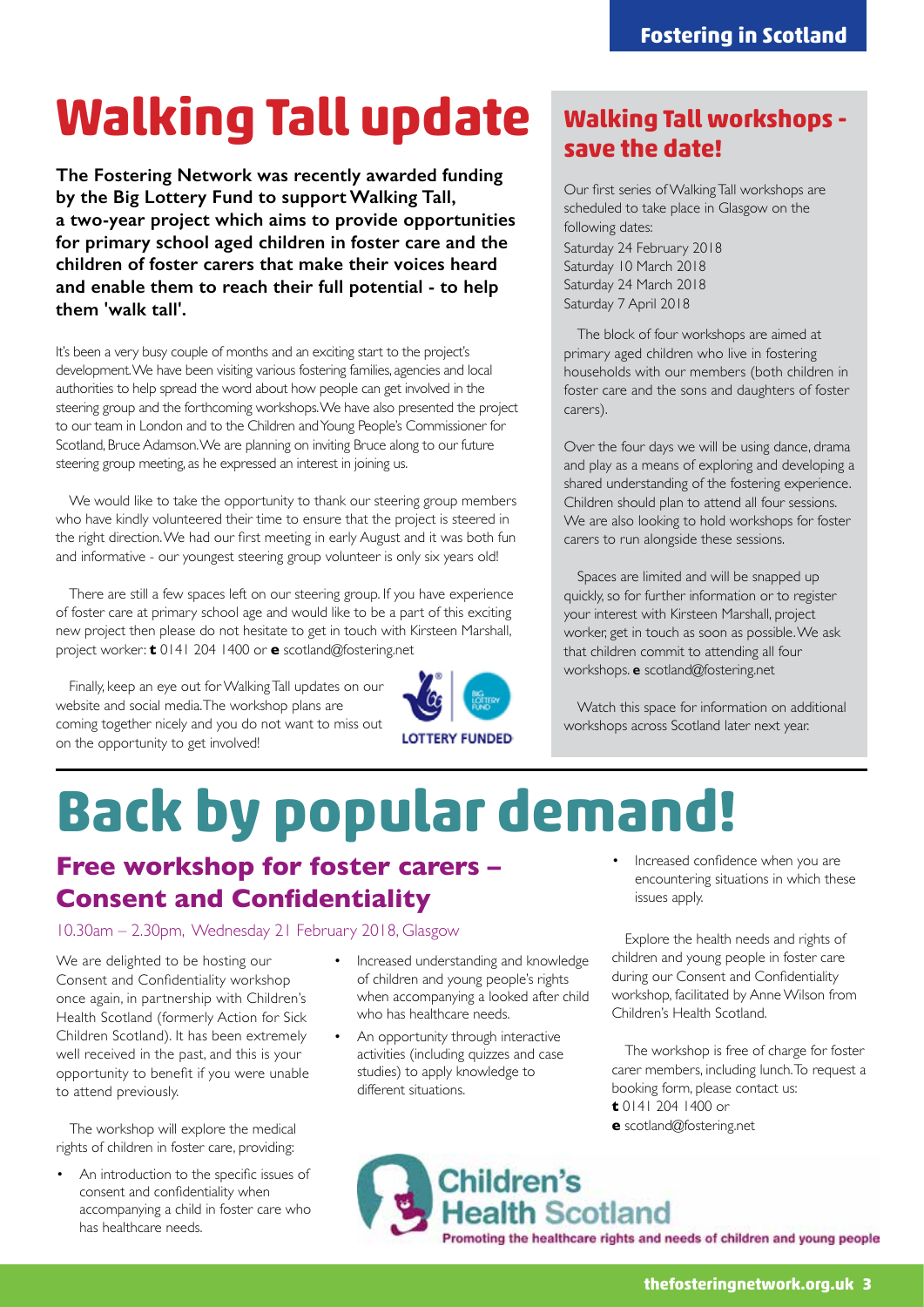### **Fostering in Scotland**

### **Fostering Community Champions**



## **Young champions visit London**



#### **In August the young champions took a working trip down south to meet our London colleagues.**

Having contributed so much to the work and image of The Fostering Network here in Scotland we wanted to find out how we contributed to fostering nationally.

It was a 5am start and, after meeting in Glasgow, we flew down on an early flight. The young champions enjoyed a tour of our London office and met the staff, some of whom took time out to explain their roles within the organisation and give lots of career advice to our champions who are heading to work/university this year.

Our night in London was spent seeing the sights from up high – an exciting view from the London Eye made some of us face a few fears!

Day two saw an interesting insight into the work of the London office. It was great to feel so welcome and find out how much the work of the young champions influences our UK-wide drive to improve the lives of all children and young people in care. The young champions then gave a fantastic presentation to a packed room, filled with all the London staff, detailing the range of work they do and the importance of organisations listening and using the voices of young people. We also kept the audience happy with some delicious Scottish sweeties.

The Fostering Network would like to thank all the young champions for their hard work and dedication to the service. Their continued commitment and motivation to improving the lives of children and young people is an inspiration to all of us!

If you know someone who would be interested in joining the young champions and sharing their views and experiences, then please get in touch with Sue McKellar: **t** 0141 204 1400 or **e** scotland@fostering.net



## **Meeting Scotland's commissioner**



The young champions met with the new Scottish Commissioner for Children and Young People in his office in Edinburgh. Bruce Adamson has been in post since May and shares the view of our young champions that children and young people need to be at the heart of any work that influences their lives. You can read the results of

their interview in this edition of The Fostering Network's Foster Care magazine.

The commissioner's job is to help young people understand their rights and to make sure those rights are respected. His goal is to make sure all children and young people in Scotland are as safe and happy as possible.

Bruce works towards this goal by:

- listening to children and young people
- asking people in power like members of the Scottish Parliament – to think about how new laws might affect children and young people
- helping children and young people learn more about their rights
- speaking out if children and young people are not getting a fair deal.

You can contact the commissioner: **t** 0131 346 5350 Young people's Freephone: **t** 0800 019 1179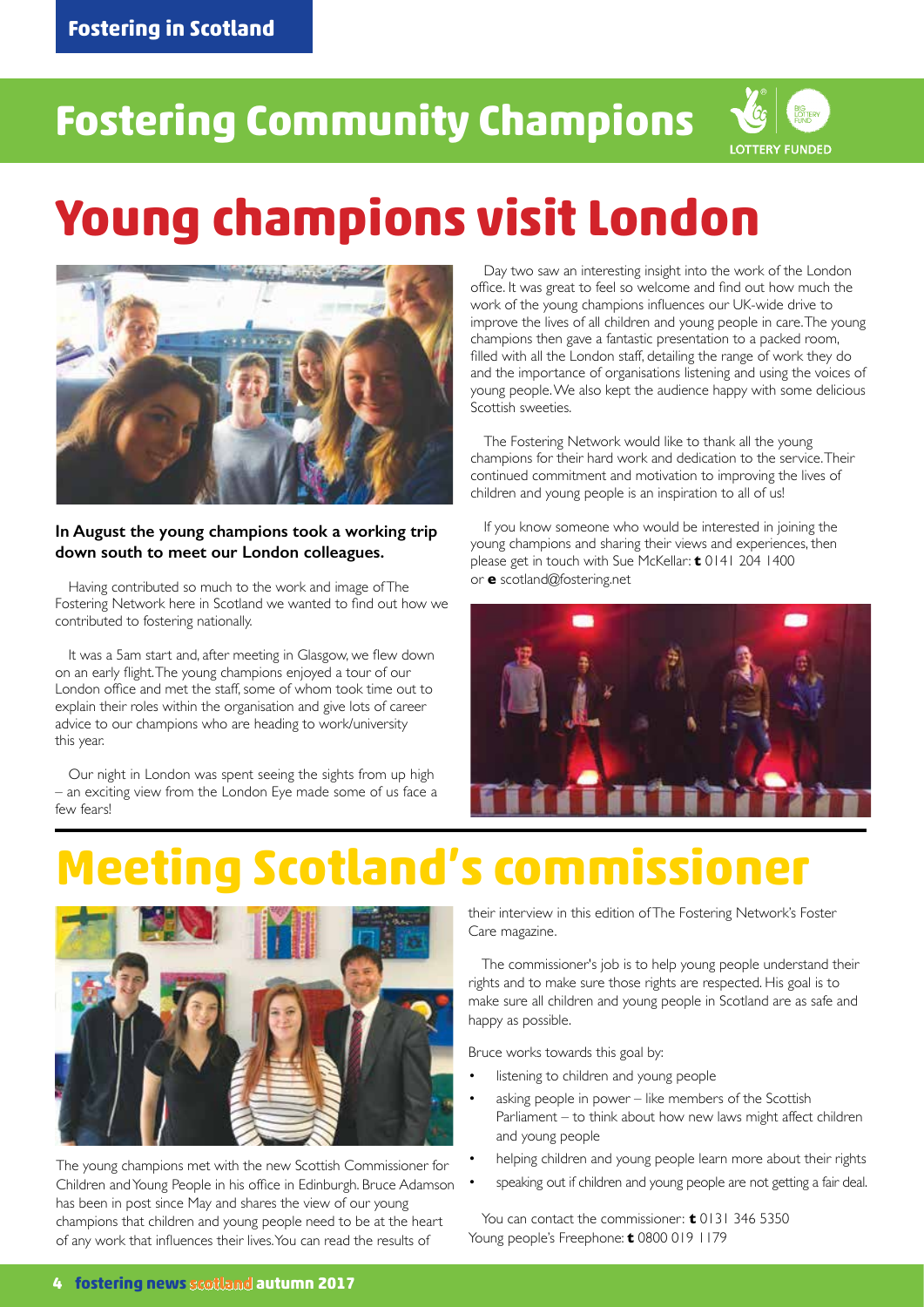### **Fostering Community Champions**



## **Foster carer champions**

**As we enter the final year of Fostering Community Champions, here's an update from project worker Sara Smith.**

It is hard to believe that it is a year since I took on the role of project worker for the foster carer champions and what a busy year we have had. Our amazing group of volunteer foster carers (the foster carer champions) have given so much of their time to the project and I thank them for that. The foster carer champions are available to all foster carers and offer peer support to foster carers.

Below are just a few facts and figures:

- 40 foster carers given direct phone support with a foster carer champion.
- 172 foster carers attended our events at Our Dynamic Earth and Edinburgh Zoo.
- 13 meetings to promote the project through fostering providers and conferences.
- 133 foster carers met throughout year.
- 10 support meetings for our team of champions.

We have also worked closely with the young champions and have attended their events, providing support to these fabulous young people at every opportunity.

Feedback from foster carers has emphasised just how much peer support can help; a listening ear can make all the difference.

#### **"If it hadn't been for talking with a champion I would have given up fostering."**

**"After talking I actually slept for the first time in a long time."**

### **Where next?**

We will continue to offer support by linking with Fosterline Scotland to give a listening ear to foster carers needing to speak to one of their peers. We will carry on meeting with foster carer support and development groups to ensure we continue to promote the project and give opportunities for all carers to use peer support.

We will be visiting foster carer groups further afield, with visits planned to Orkney, Shetland and Lewis. If you are from these areas we look forward to seeing you in the near future.

By matching carers we are able to offer support from foster carers who may have had similar experiences and have a good understanding of the issues foster carers may face. If you feel you would like to access this service please do not hesitate to get in touch, **t** 0141 204 1400 or

**e** scotland@fostering.net

# **Fosterline update**

Hello everyone, we recently received some questions about insurances and it got us thinking about the various insurance cover foster carers require, including home, car, public liability and legal protection. Home and car insurance can include accidental or malicious damage to property, belongings, vehicles or people and theft.

#### **Some main points to remember:**

- Always inform your insurers that you are fostering or proposing to foster and keep them informed at the outset of the likely maximum number of children to be fostered at any one time, and explain that their ages vary up to 18 years. If there is a change to your household, you must tell them immediately. For further information on home insurance please visit **thefosteringnetwork.org.uk/ home-insurance**
- Make sure you have legal protection insurance, in the event of an allegation being made against you. All foster carer members are automatically covered by our legal protection scheme. If you're a foster carer member, you can download our Legal Protection Insurance Guide. We also have a retired carer membership category to ensure this legal protection continues once foster carers cease to foster.
- There are specialist providers of home insurance for foster carers, including our partner Towergate Insurance (who offer a 10 per cent discount to members of The Fostering Network). Key features you should look for include cover for any malicious damage or vandalism caused by a foster child.



Remember, **Fosterline Scotland** is here to assist with any query relating to fostering. The service is open from Monday to Friday, 10am until 4pm. Please do not hesitate to get in touch with us if you have a query you would like help with.

You can order our signpost booklet 'Insurance: Information for foster carers' from our website: **fosteringresources.co.uk**

Thanks, Mirren & Julie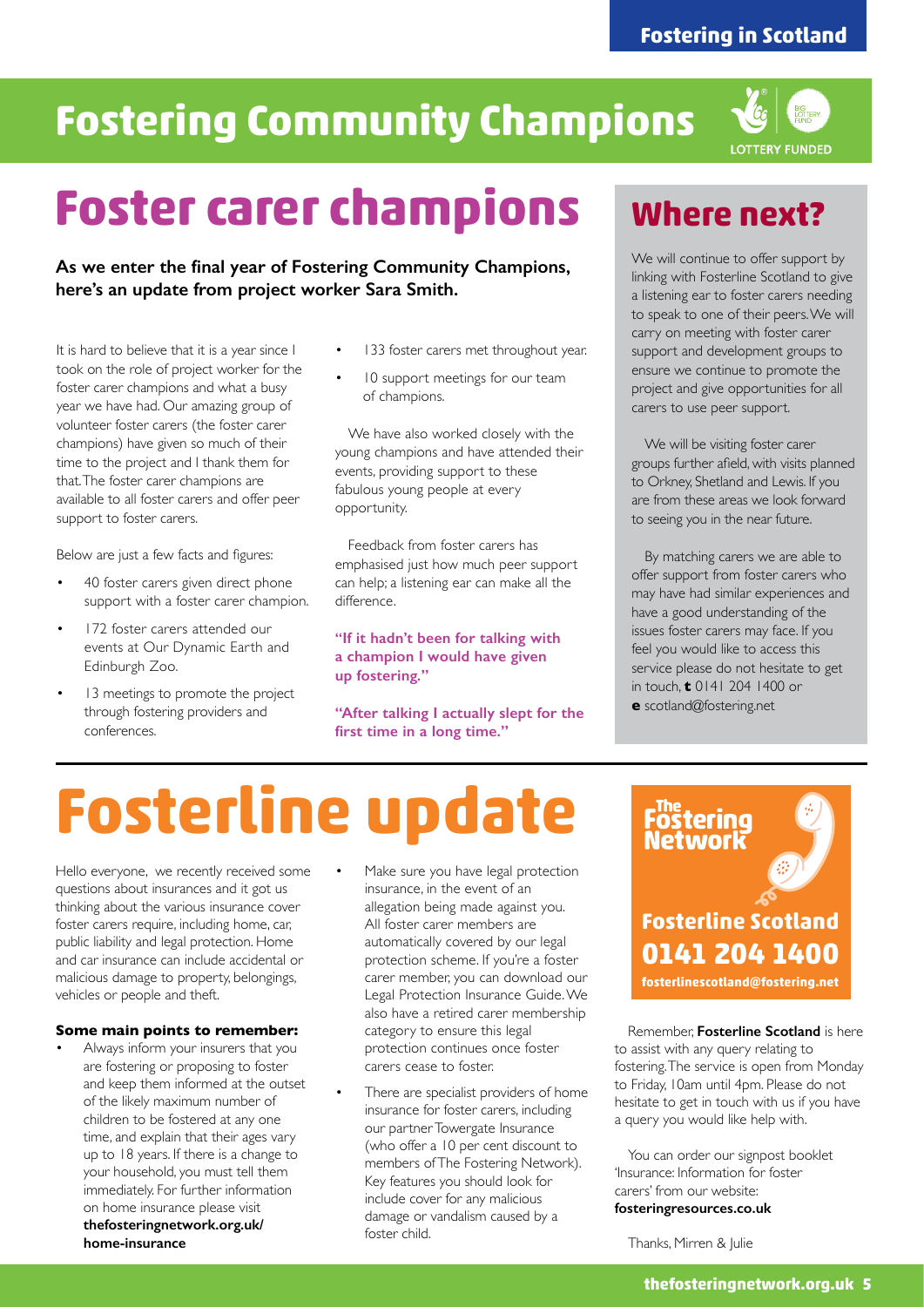### **Lifelong Links - creating lasting relationships for children in care**

The City of Edinburgh Council has been searching for extended family and friend connections for children in the care system since October 2015. Here they explain why they are now working in partnership with Family Rights Group to develop a UK model that creates a positive lifelong support network for children in the care system, their wider family network and network of friends.

### **Why is it needed?**

The Care Inquiry (2013) conducted by eight voluntary organisations, including The Fostering Network, found that the greatest failing of the care system is that too often it breaks, rather than builds, relationships for children. It found that 'relationships are the golden thread' that contribute to positive outcomes for looked after children. (The Fostering Network recognises the importance of children and young people maintaining contact with their former foster carers through our Keep Connected campaign.)

The aim of this new project therefore is to link children with responsible people from their wider family and friend networks and enable these children to have meaningful and supportive relationships. This is with the aim of supporting their care placements and to help them negotiate and



navigate through their adult lives. These people can be family, identified from doing family tree research at Register House (pictured above), or people that were important in their past such as friends, neighbours, previous foster carers, residential workers, guidance teachers or others.

By linking children with responsible people, they can gain a befriender, a mentor or strong role model, practical or financial support and emotional wellbeing. Or they may simply send birthday cards or presents to children who otherwise may only receive these things from people within their professional network. Added to this the children gain a much greater sense of belonging and, in many cases so far, begin to build a much clearer, more coherent picture of their identity.

Ongoing research is showing that in many cases there are significant numbers of extended family members (frequently 20 plus) who social workers and other professionals involved in children's lives know nothing about, but when approached are willing and able to offer a connection and commitment to a child.

The Lifelong Links project is using techniques, Register House (Scotland only), online searches, case file searches and mobility mapping exercises with young people to gather initial information about who is and could be a child's connectedness to their past and their future. The team bring those that want to be involved in a child or young person's life together in a family group meeting to plan how this can be best achieved. This service is part of the family group decision making service.

We are excited about this development and happy to talk further with fostering services who may be interested in supporting young people in their care. The key staff involved are Stuart Graham, Gillian Christian and Anne Begbie from The City of Edinburgh Council. For more information on this, please contact: **e** familygroupdecisionmaking@edinburgh. gov.uk

### **FASD(Foetal Alcohol Spectrum Disorder)**

### **Learn more about FASD (Foetal Alcohol Spectrum Disorder) and join our free workshop for foster carer members**

10.30am – 1.30pm Thursday 7 December 2017 Glasgow

Foetal Alcohol Spectrum Disorder (FASD) is a range of characteristics displayed by children who have been exposed to alcohol in-utero. Children may display a range of physical, cognitive, social or emotional disabilities which last a lifetime. FASD has been recognised as a growing concern and it is estimated that it may affect between two to five per cent of births locally, with

the rate being much higher among looked after children. Caring for children with FASD is challenging but awareness, education, early intervention and support will encourage the child's early learning, self-esteem and readiness for life-long learning.

The session will provide an awareness and understanding of the impact of drinking alcohol during pregnancy, characteristics of FASD and provide information on the assessment and diagnostic process along with some practical tips and guidance to help support our foster carer members.

To find out more or to request a place

- **t** 0141 204 1400 or
- **e** scotland@fostering.net

### **Glasgow training suite available for hire**

Our training suite is proving extremely popular with local organisations – it holds up to 20 people and is situated in a prized location in the centre of Glasgow. If you are looking for a central venue in Glasgow for a meeting or event, do get in touch! Our rates are very competitive.

For more information, please contact Linda Curran:

- **t** 0141 204 1400 or
- **e** scotland@fostering.net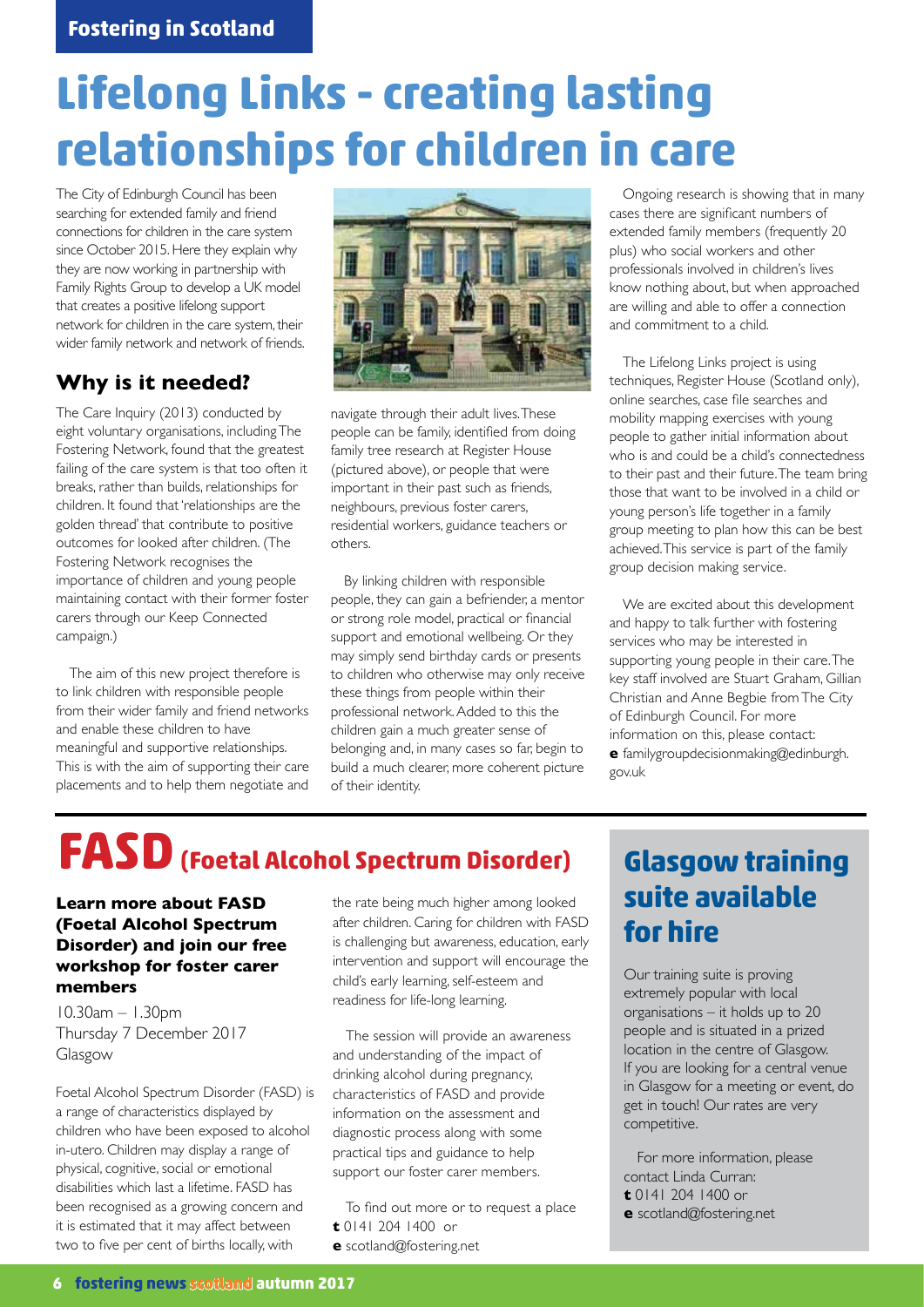# **Foster Walk Glasgow proves a success again!**

We moved to beautiful Rouken Glen Park in the south side of Glasgow for our 2017 Foster Walk on Sunday 10 September. We were joined by foster families from across Scotland who came together to raise money to help us continue our work transforming fostered children's lives.

As you will see from the photographs (huge thanks to Amy Davidson, one of our young champions, for being our official photographer), we braved the rain showers to enjoy the park, the pond and the woodland walk. After successfully completing the walk, everyone enjoyed a picnic lunch (indoors!), before taking part in some fun activities led by park ranger Katy.

We would like to extend our thanks to all the families who took part, as well as the volunteers who helped out on the day and all those who raised money for us to continue our important work supporting foster families across Scotland. Roll on Foster Walk 2018!



## **Young people share their stories – competition winners announced!**



**We are delighted to announce the joint winners of our Slaters competition – Sean and Daniel. Both will be awarded £200 worth of vouchers.** 

Sean is the fifteen-year-old son of foster carers and says: 'I have gained skills through fostering, experiences and memories that I can use through my life and keep forever. Being part of a fostering family can be difficult at times, for example settling the babies or children when they arrive and everything is strange to them, and also when they leave our home, as we miss them. However, I believe that the fun times, and the memories make up for this and more.

Daniel, (pictured), nominated by his tutor who is also a foster carer, is care experienced and as he embarks on his final year at

university studying BSc (Hons) Podiatry says: 'As this is my last year of study I shall be attending many formal events, networking events, and job interviews so whatever I buy would be a massive help to assist me in the future. Thank you very much for considering me as it's a massive honour.'

Congratulations to you both, and a huge thank you to Slaters for their generosity in donating the vouchers.

Look out for more competitions and opportunities in future editions of our newsletter.

**16 Thank you very much for considering me as it's a massive honour. 99**